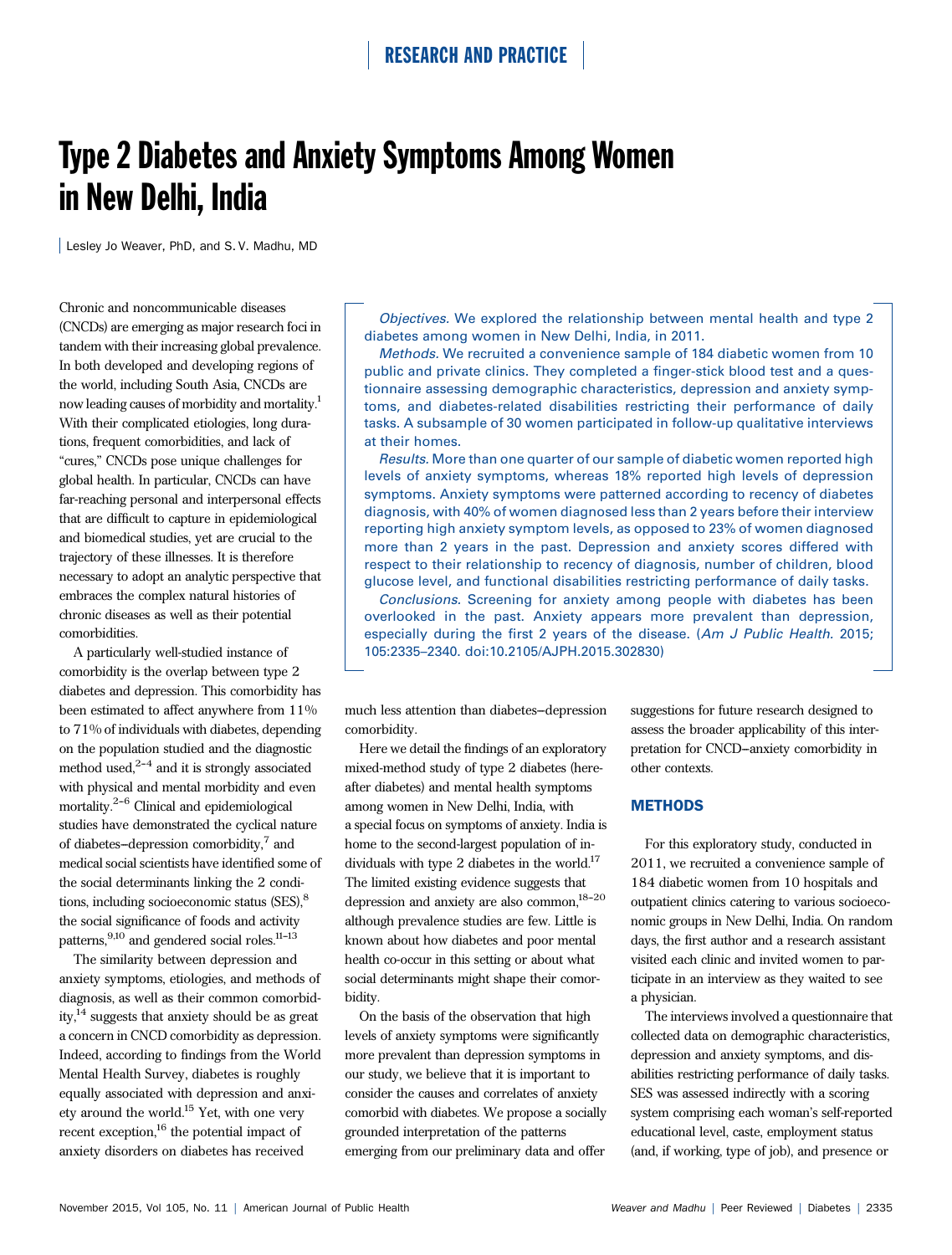absence of a maid in the household. Resulting scores were divided into low, middle, and high tertiles for analyses. We employed this type of assessment because women were generally unable or unwilling to report their household's income.

We used the Hopkins Symptoms Checklist-25, previously validated for use in Hindispeaking populations, to assess symptoms of depression and anxiety.12 Our scoring method produced a cutoff value of 1.3 or higher indicating clinically significant symptoms of anxiety or depression.<sup>13</sup>

The questionnaire also included a locally derived instrument designed to measure severity of disability resulting from diabetes in 18 gender-specific tasks that women deemed important; the instrument was developed from free-listing and domain analysis exercises conducted among this population during pilot research in 2009.<sup>12,21</sup> The tasks assessed were generally domestic, involving family care and household maintenance, $12$  and women were asked to indicate whether their diabetes had affected their performance of each of these activities a lot, a little, or not at all. This ranking generated a simple summary score (with a possible range of  $0-36$ ) for each woman representing diabetes-related functional disability restricting performance of daily tasks.

Diabetes control was evaluated with fingerstick tests of random blood glucose and glycated hemoglobin (HbA1c). Glucose levels should fall between 70 and 180 milligrams per deciliter, depending on when the person last ate. HbA1c, which indicates blood sugar fluctuations over the past 2 to 3 months, ideally should not exceed  $7\%$ <sup>22</sup>

We subsequently conducted follow-up qualitative interviews with 30 diabetic women from the initial sample. These women were chosen purposively from a subgroup of women willing to participate in a second interview to represent the widest possible range with respect to religion, caste, age, and number of years living with diabetes. These interviews were conducted at women's homes in Hindi or English, based on respondent preference. They took about an hour and followed a modified version of Kleinman's illness narrative interview protocol.<sup>23</sup> This protocol focuses on eliciting women's opinions about why they think they got diabetes and how they feel it has

affected their lives. Interviews were recorded, translated, and transcribed for analysis.

We used SPSS version 19 (IBM, Somers, NY) to perform univariate and bivariate statistical analyses as well as linear regressions, via backward elimination, to identify significant predictors of anxiety. These multivariable analyses were stratified into 2 groups according to how long in the past  $\leq 2$  years vs  $\geq 2$  years) women had been diagnosed with diabetes because of the significant difference in anxiety levels between these 2 groups shown in the bivariate analysis, because the qualitative literature on chronic diseases predicts that time since diagnosis moderates illness experi- $\mathrm{ences,}^{24-26}$  and because we suspected that relationships between predictor variables and the outcome variable, anxiety, might differ between the 2 groups.

We used MaxQDA version 10 (VERBI GmbH, Berlin, Germany) to conduct qualitative analyses on the translated interview transcripts. Coding followed a grounded theory approach involving a multistep process of open coding, axial coding, and identification of relationships between emergent themes. $27$  The quotations included here, drawn from the coded materials, represent commonly mentioned sentiments.

#### RESULTS

Although both depression and anxiety symptoms were common among the diabetic women in our sample, anxiety symptoms were more widespread. Nearly 19% of the 184 women with diabetes reported levels of depression symptoms suggesting clinically significant disorders, whereas 26.6% reported anxiety symptoms suggesting clinically significant disorders. Fourteen percent had potentially significant levels of both depression and anxiety symptoms. Preliminary analyses indicated that a remarkably higher proportion of women diagnosed more recently (< 2 years before their interview;  $n = 38$ ) than longer in the past  $(\geq 2$  years before their interview; n = 146) reported significant levels of anxiety symptoms, even though the "veteran" diabetic women tended to have poorer overall physical health (Table 1). In the more recently diagnosed group, 39.5% of women reported a high level of anxiety symptoms, as opposed to 23.3% of the veteran group  $(P = .047)$ . There was no

such difference between the diagnosis groups in depression symptoms (Figure 1).

In linear regression analyses, disabilities restricting performance of daily tasks predicted increased anxiety and depression scores for both the recently diagnosed and the veteran diabetic women; disabilities predicted depression more strongly across diabetes duration subgroups. Among women diagnosed less than 2 years previously, each additional child predicted a 0.282-point increase in anxiety score  $(P = .051)$  and a 0.348-point increase in depression score  $(P = .003;$  Table 2). Among veteran diabetic women, however, blood glucose (and not number of children) predicted anxiety, and blood glucose and HbA1c predicted depression. Although SES ranged widely in this sample, it did not predict women's anxiety scores and predicted depression scores only among the veteran group  $(B = -0.170; P = .024)$ .

In qualitative interviews, women reported that stress, worry, or tension was the primary cause of their illness.12,13 Women connected the onset of their diabetes to recent stressful events such as the death of a spouse, as well as to the residual effects of stress accumulated over their lives. For some, diabetes management was a source of additional distress as well. One woman, for example, reported feeling so much anxiety about her blood sugar that she trembled whenever she checked it.

Many women talked about how their diagnosis came as a shock and required some "getting used to." One woman, diagnosed only 6 months before her interview, connected the onset of her illness to the stress she endured when her husband lost his job because of dengue fever. At the time of her initial interview, she complained of the difficulties associated with diabetes control, especially because she had previously consumed many sweets. When we visited her house 5 months later for a follow-up interview, however, she had eliminated chai (a type of sweet milky tea usually consumed multiple times a day by the women in this study) from her diet and asserted, "I can do everything [houseworkwise]. Sickness is all in the mind." When asked if she found diabetes control difficult now, she said, "It's become a habit." Another woman explained in a follow-up interview, "You get sort of used to the idea [of having diabetes]."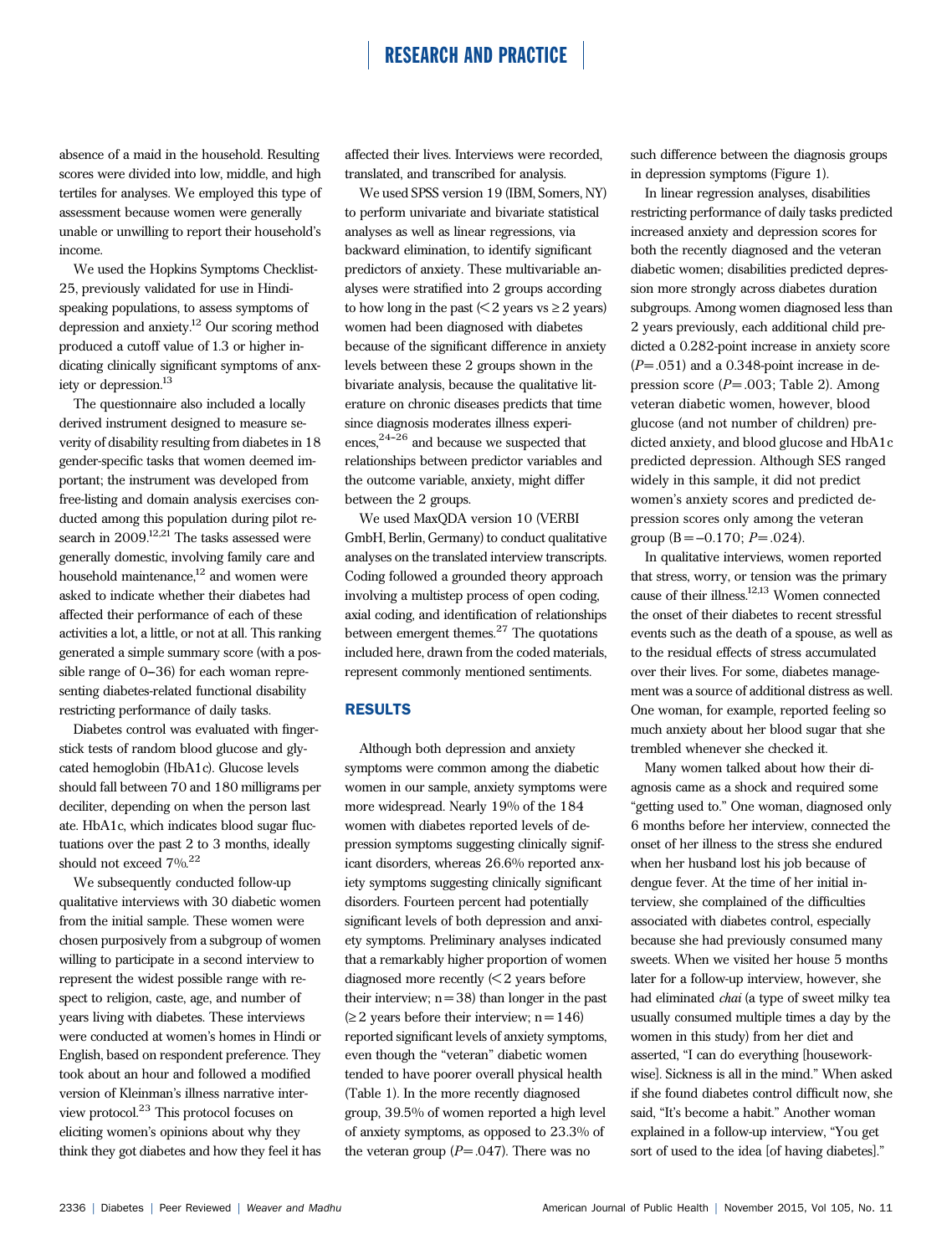#### TABLE 1—Demographic Characteristics of Diabetic Women, by Time Since Diagnosis: India, 2011

| Characteristic                                                                 | Diagnosed $\geq$ 2 Y Previously (n = 146) | Diagnosed < $2$ Y Previously (n = 38) |  |
|--------------------------------------------------------------------------------|-------------------------------------------|---------------------------------------|--|
| Age,* y, mean (range = $27.0 - 78.0$ )                                         | 55.3                                      | 47.8                                  |  |
| Completed secondary school, %                                                  | 54.4                                      | 44.7                                  |  |
| Joint family structure, %                                                      | 47.3                                      | 47.4                                  |  |
| No. of children, mean                                                          | 3.0                                       | 2.8                                   |  |
| Socioeconomic status, %                                                        |                                           |                                       |  |
| Low                                                                            | 16.4                                      | 28.9                                  |  |
| Middle                                                                         | 55.5                                      | 65.8                                  |  |
| High                                                                           | 28.1                                      | 5.3                                   |  |
| Hindu, %                                                                       | 83.6                                      | 73.7                                  |  |
| Body mass index, $kg/m^2$ , mean (range = 16.0-59.2)                           | 28.4                                      | 26.5                                  |  |
| % body fat, mean (range = $5.5-51.0$ )                                         | 35.6                                      | 33.8                                  |  |
| Blood glucose level, $mg/dL$ , mean (range = 0.0-468.0)                        | 158.2                                     | 173.3                                 |  |
| Glycated hemoglobin, mean $%$ (range = $5.6 \rightarrow 13.0$ )                | 8.4                                       | 8.8                                   |  |
| Anxiety symptoms,* %                                                           | 23.3                                      | 39.5                                  |  |
| Depression symptoms, %                                                         | 17.8                                      | 18.4                                  |  |
| No. of stressful events in past year, mean (range $= 0.0 - 11.0$ )             | 3.0                                       | 2.9                                   |  |
| No. of disabilities restricting performance of tasks,* mean (range = 0.0-14.0) | 6.0                                       | 1.1                                   |  |

\*P < .05 between groups.

When asked about how diabetes had affected their daily routines, many women said that they made minor modifications but still managed the same tasks. Comments such as "I can't work as fast as I used to" and "I have to stop and rest, so things take longer" were common. Some women mentioned that they

sat down when peeling vegetables instead of standing up or that they maintained responsibility for most household work but needed help with the most physically demanding tasks, such as mopping the floor. Many women had partor full-time domestic help, which mitigated the disabilities they might have otherwise





experienced with respect to performing household tasks.

#### **DISCUSSION**

This exploratory analysis of symptoms of depression and anxiety among diabetic women in New Delhi, India, was guided by the observation that anxiety has received little research attention as compared with depression, especially given its potential comorbidity with chronic diseases. Although high levels of depression symptoms were present in this group of diabetic women, high anxiety symptom levels were significantly more common. More than a quarter of the women in the study reported clinically significant levels of anxiety symptoms, and anxiety was predicted by recency of diabetes diagnosis, blood glucose level, disabilities restricting daily functioning, and level of household burden. Here we offer some socially grounded interpretations of the observed relationships.

The prevalence of high anxiety symptom levels among women diagnosed more recently suggests an initial period of increased vulnerability to anxiety that may wane over time as women become more accustomed to having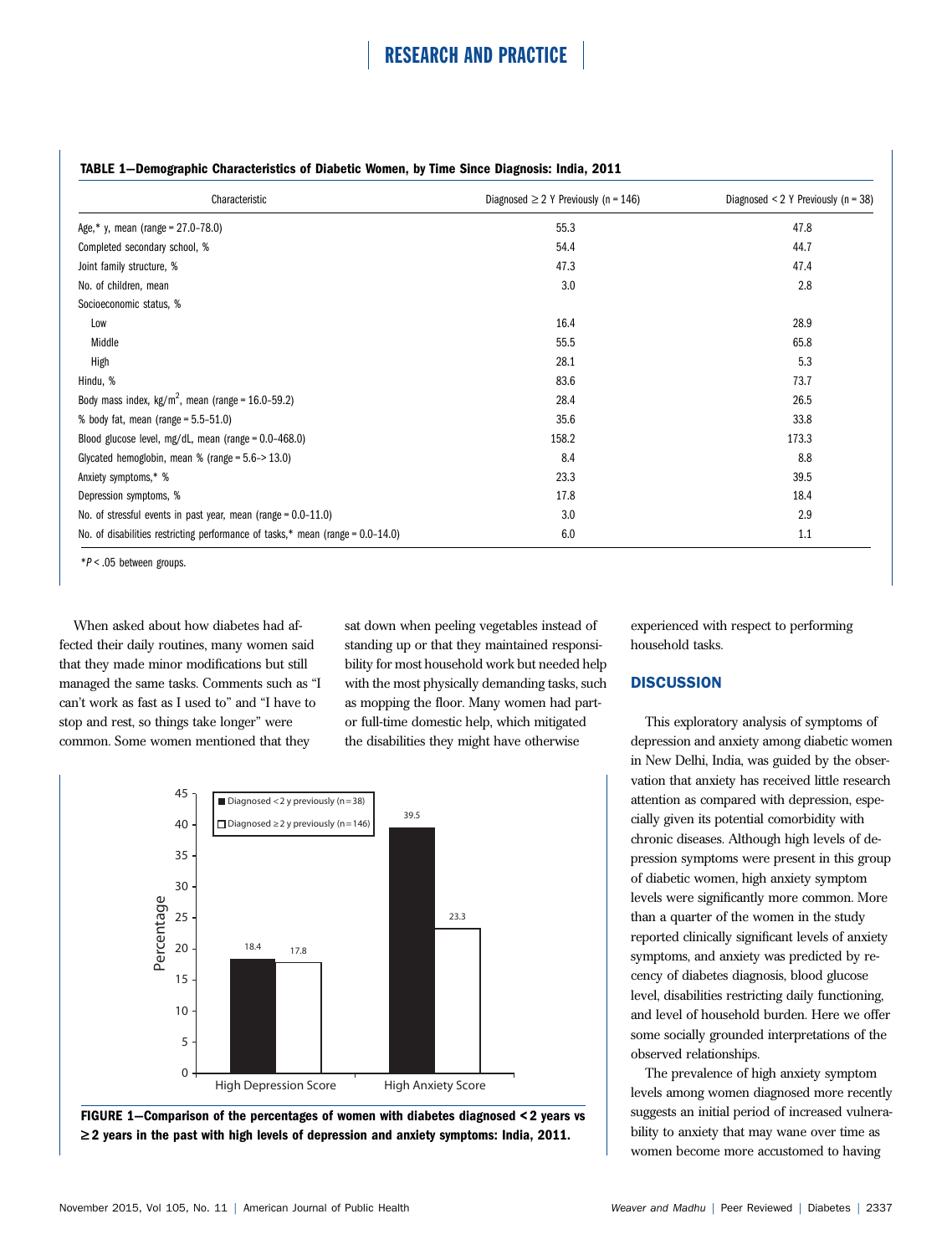TABLE 2—Results of Linear Regression Analysis Predicting Anxiety and Depression Symptom Scores Among Diabetic Women, by Time Since Diagnosis: India, 2011

|                                  | <b>Anxiety Score</b>            |         | <b>Depression Score</b> |         |
|----------------------------------|---------------------------------|---------|-------------------------|---------|
| Variable (Category) <sup>a</sup> | B                               | P       | B                       | P       |
|                                  | Diagnosed $<$ 2 y previously    |         |                         |         |
| Disability (score)               | 0.494                           | .001    | 0.658                   | < 0.001 |
| Children (continuous)            | 0.282                           | .051    | 0.348                   | .003    |
| Adjusted $R^2$                   | 0.280                           |         | 0.592                   |         |
|                                  | Diagnosed $\geq 2$ y previously |         |                         |         |
| Disability (score)               | 0.244                           | .001    | 0.520                   | < 0.001 |
| Glucose (continuous)             | 0.386                           | < 0.001 | 0.272                   | .004    |
| Glycated hemoglobin (continuous) |                                 |         | $-0.264$                | .006    |
| SES (categorical)                |                                 |         | $-0.170$                | .024    |
| Adjusted $R^2$                   | 0.193                           |         | 0.333                   |         |

Note. SES = socioeconomic status. Only statistically significant predictors are shown. Because the table reports adjusted estimates, there are no confidence intervals; thus, only the adjusted  $P$  values appear.

<sup>a</sup>Other predictors entered into each backward elimination regression model were religion, body mass index, % body fat, waistto-hip ratio, education, number of years married, family type (joint vs nuclear), SES, insulin dependency, stressful life events in the past year, the interaction between SES and disability, and the interaction between SES and stressful life events.

diabetes. The qualitative data support the idea that women become accustomed both to the idea of "being diabetic" and to the everyday routines associated with diabetes management. Qualitative work among people suffering from other chronic diseases has demonstrated that these diagnoses often create profound disruptions in identity, social relationships, and life routines, and may precipitate periods of personal and interpersonal recalibration. $24-26$ 

Similarly, the anxiety observed among recently diagnosed women may reflect a period of increased distress as they adjust to their diabetes and learn to manage it along with other responsibilities. Although these disruptions may never entirely disappear, women may experience less day-to-day anxiety related to diabetes as time goes on. Our qualitative data also support this hypothesis; the case of the woman who initially felt "sad" about having to give up sweets but later felt that it had become "habit" illustrates this progression, and this was a common pattern. There was no similar association between depression symptoms and diabetes onset.

Regardless of how recently a woman was diagnosed with diabetes, disabilities restricting performance of daily tasks were consistent predictors of anxiety and depression symptoms. Limitations in daily function were a key

factor linking diabetes with compromised mental health in this sample, and the effect seemed to be magnified among more recently diagnosed women. As Table 2 demonstrates, disabilities restricting daily tasks predicted approximately twice the increase in anxiety symptoms and a 20% greater increase in depression symptoms among recently diagnosed women relative to veteran diabetic women, despite the fact that veterans reported higher levels of actual disability on an everyday basis. This finding underscores the importance of screening diabetic women for mental health problems early in their illness trajectory and of developing interventions that can delay or prevent diabetes-related complications, not only for the sake of women's physical well-being but for the sake of their mental health as well.

Higher blood glucose was related to anxiety and depression symptoms among veteran diabetic women; this is unsurprising, as an association between poor diabetes control and mental and physical health complications is well documented. $<sup>2</sup>$  It is, however, notable that</sup> among newly diagnosed women, number of children predicted anxiety and depression symptoms more strongly than did blood sugar level. This underscores the importance of family dynamics, and particularly of having a larger number of dependents, for diabetic

women's mental health early in their diagnosis, a finding corroborated in the ethnographic portions of this study<sup>14</sup> and in other settings.<sup>12</sup> Although number of children was strongly and negatively correlated with women's educational levels and SES, neither of the latter 2 variables emerged as a consistent predictor of women's mental health, suggesting that in this context household burdens may outweigh other common predictors of distress.

In this cultural context, patrilocal joint families (in which nearly half of the women lived) place young and middle-aged married women at the center of household duties, including intensive caregiving for parents-in-law, children, and spouses.<sup>28,29</sup> Cultural and religious ideals that promote outward expressions of self-sacrifice as indications of women's virtue create social norms that do not encourage women to engage in self-care behaviors.<sup>12,13</sup> When a woman develops diabetes in this cultural context, the imperatives of self-care for the sake of one's health may chafe against dominant social norms that emphasize women's care of others.

It is noteworthy that SES, which ranged widely in this sample, did not emerge as a consistent predictor of the relationships between anxiety symptoms, depression symptoms, and diabetes. One might expect SES to be an important determinant of factors such as diabetes control and number of children and thus to be closely related to mental health symptoms in this setting. Instead, SES was significant only in predicting depression symptoms among veteran diabetic women, and even in this case it was minimally protective, conferring a statistically significant but small reduction of 0.17 points in depression score (which ranged from 0 to 2.73 in this sample) for each higher socioeconomic class. This result suggests that other predictors of mental wellbeing identified here, including number of children, recency of diagnosis, and blood glucose level, appear to be more important than SES in the relationship between diabetes and distress.

Cumulatively, our analyses suggest that anxiety may be a common source of comorbidity with type 2 diabetes. In addition, they suggest that diabetes may be linked to increased anxiety symptoms in this sample through culturally mediated mechanisms that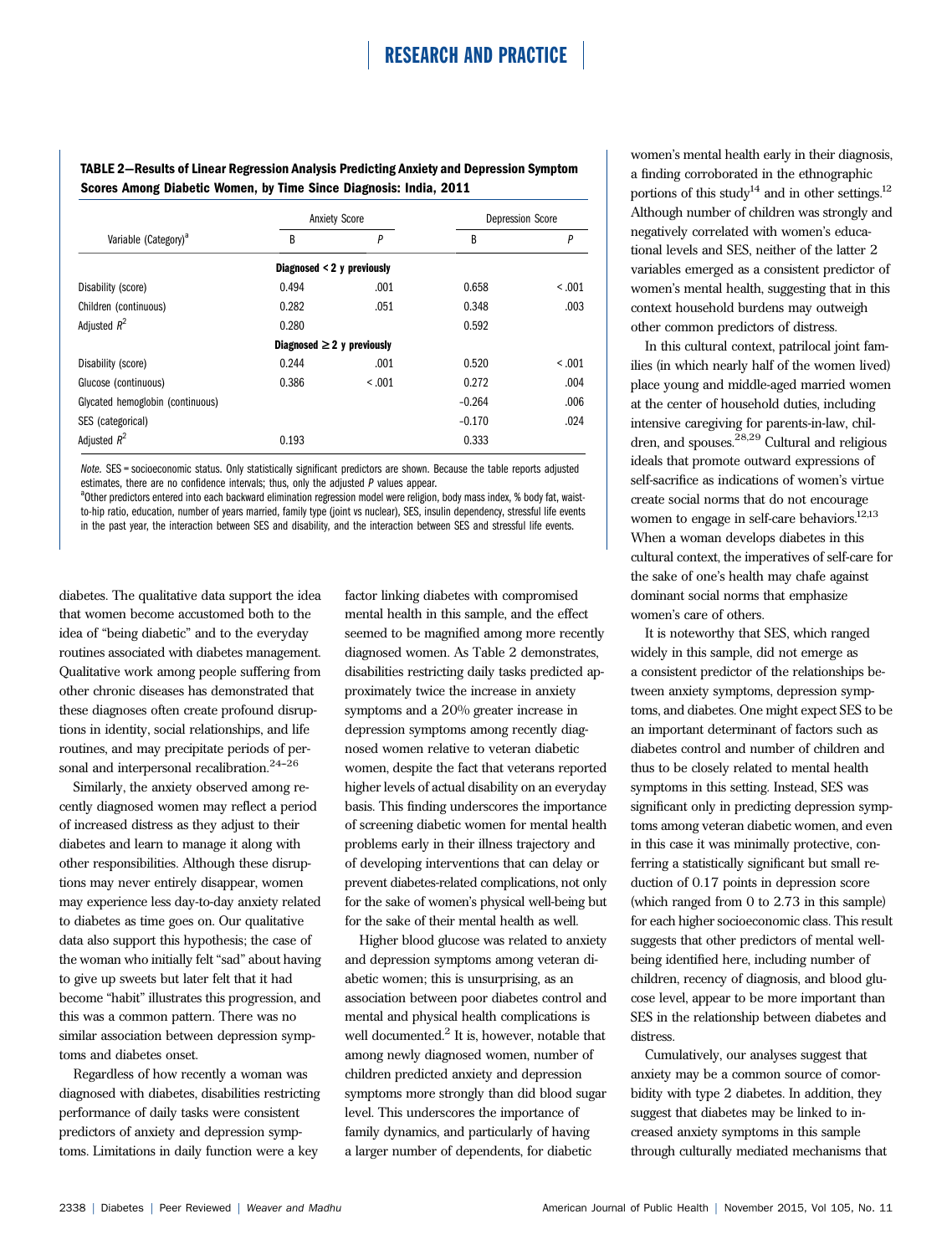include patrilocal family structures, burdens related to family responsibilities, and the degree to which diabetes impinges on women's ability to fulfill domestic tasks linked directly to those responsibilities.

This scenario calls for 3 future directions. First, future studies among people with chronic diseases should include anxiety as well as depression assessments to determine whether anxiety is as common in other settings as it was in this one. At present, data on anxiety levels among people with chronic diseases are remarkably sparse, but it is entirely plausible that anxiety is as significant a problem as depression among people with chronic diseases. This could have important clinical, policy, and programmatic implications because anxiety calls for a somewhat different treatment path than depression.

Second, future studies should explore the social correlates of mental and physical health comorbidities, as those reported in this study might be context specific. For instance, diabetic women in societies where family responsibilities are less central to women's identity might experience less anxiety related to disability than that observed here, and in nonpatrilocal societies anxiety might be less pronounced among newly diagnosed, younger women than it was here. Third, further research is needed to investigate whether the apparent increased vulnerability to anxiety shortly after diagnosis is a widespread aspect of chronic disease experiences and, if so, to assess the programmatic and clinical implications of this potentially important finding.

#### Limitations

Because of the small sample size and convenience sampling method used in this study, its results are not generalizable to North Indian women as a whole. This group of women was subject to potential selection bias during the initial clinical encounter as well as the follow-up stage. In addition, as a result of the cross-sectional design of our study, we cannot assess the relationship between diabetes and mental health longitudinally, although stratifying women by duration of their diabetes provided some insight into potential longer-term relationships between diabetes and anxiety disorders. Finally, the application of linear regression to a nonrepresentative sample means that the P values reported here represent the probability that a given statistic is a result of pure chance rather than representing the probability that associations exist in the larger population. Because of these limitations, our findings can be interpreted only as a potential launching point for larger, more robust studies that might explore relationships between chronic diseases and anxiety disorders.

#### **Conclusions**

In this study of mental health among diabetic women living in New Delhi, India, we found that high levels of anxiety disorder symptoms were common, affecting more than 25% of the total sample. Although women's depression and anxiety symptoms were patterned somewhat similarly, there were some important differences. For example, anxiety symptoms were significantly more widespread than depression symptoms across the entire sample of diabetic women. Also, high anxiety symptom levels were more common among recently diagnosed diabetic women than among diabetic women diagnosed longer in the past, a trend that was not present for the depression data. These results suggest that it might be appropriate to time anxiety screening, treatment, and prevention differently than depression interventions for people with chronic diseases.

Our analyses identified several variables that predicted anxiety symptoms in this convenience sample, including blood sugar level, time since diagnosis, disabilities restricting performance of daily tasks, and number of children. Our qualitative data suggested that a key pathway linking diabetes with both anxiety and depression symptoms in this context appears to be the degree to which the illness interferes with women's daily functioning in a particular set of gender-specific tasks relevant for women in this cultural context. These tasks largely involve the care of others and may thus conflict with the intensive selfcare regimens typically prescribed for diabetes.

Anxiety disorders should receive more attention as a potential source of comorbidity with CNCDs. Our exploratory study showed high levels of anxiety symptoms among women with type 2 diabetes in New Delhi and also demonstrated higher anxiety scores among women diagnosed more recently with diabetes.

If results are similar in future studies, this may indicate that anxiety and depression interact with CNCDs in distinct ways and at distinct times in the CNCD illness trajectory. This situation, in turn, could indicate a need for changes in detection and treatment of mental health problems that are comorbid with chronic diseases; for instance, detection of comorbid anxiety might be more effective if heightened during the first years of a chronic disease diagnosis. Such considerations may become increasingly important as age at onset of type 2 diabetes becomes younger around the world.  $\blacksquare$ 

#### About the Authors

Lesley Jo Weaver is with the Department of Anthropology, University of Alabama, Tuscaloosa. S. V. Madhu is with the University College of Medical Sciences, New Delhi, India. Correspondence should be sent to Lesley Jo Weaver, PhD, Department of Anthropology, University of Alabama, PO Box 870210, Tuscaloosa, AL 35487-0210 (e-mail: [ljweaver@ua.edu\)](mailto:ljweaver@ua.edu). Reprints can be ordered at http://www. ajph.org by clicking the "Reprints" link.

This article was accepted July 6, 2015.

#### **Contributors**

L. J. Weaver designed and carried out the study, data analyses, and write-up. S. V. Madhu contributed to the conceptualization and design of the research and provided comments on the article draft.

#### **Acknowledgments**

Funding for this study was provided by the National Science Foundation, the Fulbright-Hayes Foundation, the American Institute of Indian Studies, the Lemelson/SPA Fund, and Emory University.

We thank the member physicians of the Research Society for the Study of Diabetes in India, all of the research participants, and Sneha Sharma.

#### Human Participant Protection

This study was approved by the institutional review boards of Emory University and the University College of Medical Sciences (India). All participants provided verbal informed consent before taking part in the study.

#### **References**

1. Lozano R, Naghavi M, Foreman K, et al. Global and regional mortality from 235 causes of death for 20 age groups in 1990 and 2010: a systematic analysis for the Global Burden of Disease Study 2010. Lancet. 2012; 380(9859):2095-2128.

2. Ciechanowski P, Katon W, Russo J. Depression and diabetes: impact of depressive symptoms on adherence, function, and costs. Arch Intern Med. 2000;160  $(21):3278 - 3285.$ 

3. de Groot M, Anderson R, Freedland KE, Clouse RE, Lustman PJ. Association of depression and diabetes complications: a meta-analysis. Psychosom Med. 2001;  $63(4):619-630.$